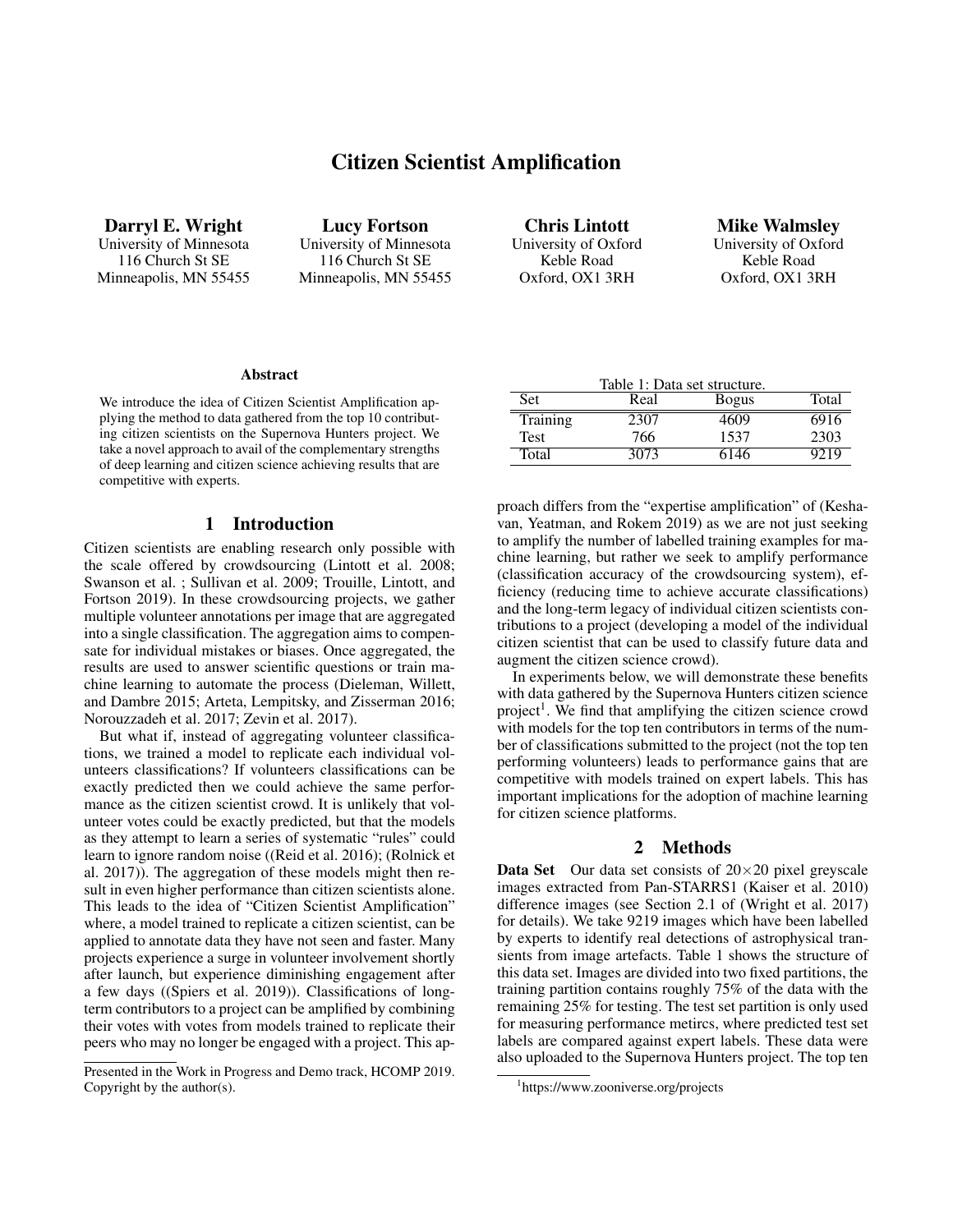contributors each submitted more than three thousand classifications with a median of 3590 across the entire data set and a median of 867 classifications for the test set.

Volunteer vote aggregation Volunteers provide votes for the class membership of each image (real or artefact in this case). We use vote fractions to aggregate votes into a single label per image. The vote fraction is calculated as the fraction of votes that were assigned to each class. The vote fraction can be interpreted as the probability the crowd thinks each image has of belonging to each class. Vote fractions can be converted to hard (real or artefact) class labels by choosing the class with the highest vote fraction.

Modelling Citizen Scientists To model each individual citizen scientist's votes, we train a Convolutional Neural Network (CNN). Throughout experiments the neural network architecture was held constant. The training set was divided into five stratified folds. Each model was trained for five trials using four folds for training and the fifth fold as a validation set. Trials were run to average performance across any single training-validation split that might be chosen. The loss on the validation set is monitored for model check-pointing and early-stopping. Individual models were trained on the images from the training partition that each volunteer had labelled. Crucially, the targets for training are the labels provided for each image by each individual. The model therefore, aims to predict how the volunteer would classify a particular image, which need not be the correct label. The model will predict a volunteers behaviour as a function of an image and all other images in their training set.

Citizen Scientist Amplification We simulate amplifying citizen scientists by augmenting the classifications made by the top ten contributors with classifications made by the individual models. Specifically, for every image in the test set, if all ten volunteers have not classified that image, we add classifications from individual models corresponding to those volunteers who have not labeled that image. The additional machine votes are considered when calculating the vote fractions for the test set.

### 3 Results

We track two performance metrics, the F1-score and the Missed Detection Rate (MDR) at a 1% False Positive Rate (refered to as the MDR for brevity always assuming the  $1\%$ FPR). The former tracks the performance of the hard label assignments, while the latter is more aligned with the scientific goals of the project.

Table 2 shows the classification performance results from our experiments. Considering only the classifications submitted by the top ten contributing citizen scientists we measure a F1-score of 0.851 using vote fractions (*vote fractions (10)* in Table 2) on the test set. The MDR is measured as 1.000. Since each image has only received on average four classifications from the top ten contributors, the vote fractions result in a few discrete values. As a result the 1% FPR condition cannot be met with any threshold. Next, we report results on some machine learning benchmarks. These

|  | Table 2: Experimental results. |  |
|--|--------------------------------|--|
|--|--------------------------------|--|

| method                  | <b>MDR</b>   | $F_1$ -score |
|-------------------------|--------------|--------------|
| vote fractions $(10)$   | 1.000        | 0.851        |
| single CNN - expert     | 0.200(0.016) | 0.929(0.003) |
| single CNN - vote frac. | 0.431(0.052) | 0.824(0.014) |
| 10 CNNs - individuals   | 0.287(0.019) | 0.906(0.006) |
| 10 CNNs - vote frac.    | 0.295(0.031) | 0.906(0.014) |
| Amplified cit-sci       | 0.200(0.026) | 0.917(0.006) |
| Bagging + cit-sci       | 0.213(0.004) | 0.918(0.003) |

benchmarks are designed to present alternative approaches that could be taken for machine learning. These are namely, an expert model trained on expert labels and an aggregated votes model trained on vote fraction labels produced by the top ten contributors. We find that training the model on expert labels only (denoted *single CNN - expert* in Table 2) achieves a mean MDR of 0.200 across five trails. The aggregated votes model (*single CNN - vote frac.*) performs marginally worse (MDR=0.431) than the vote fractions (10) F1-score. This is expected since the model is trained to replicate the crowd and we anticipate it will make the same mistakes.

We found that training 10 models (*10 CNNs - individuals*), one for each of the top ten contributors results in a mean MDR of 0.287. This is an improvement of 14.4% on the CNN trained on vote fractions and is 8.7% worse than the CNN trained on expert labels. One possible explanation for the performance improvement is bagging (Breiman 1996). To test this hypothesis, we train 10 models on bootstrap samples drawn from the training set using vote fractions as training labels. This approach achieves an MDR of 0.295, 0.8% higher than the aggregated individual models, suggesting that most (if not all) the performance gains are realised through the effect of bagging. It therefore appears that aggregating volunteers classifications provides no benefit.

Finally, we report the results of amplifying the citizen scientist crowd with individual models as *Amplified cit-sci* in Table 2) measuring a MDR of 0.200. This performs as well as the model trained on expert labels. For these results we amplified those volunteers who classified each image with classifications from the models of their peers who had not classified that image. We also tested amplifying the crowd with ten bootstrap models (*Bagging + cit-sci*) which resulted in an MDR of 0.213, performing 1.3% worse than the proposed amplification approach.

# 4 Conclusions

We have explored the possible advantages of training models to replicate individual citizen scientists and shown how these models can amplify the citizen science crowd. We expect it to be more challenging to model individual citizen scientist behaviour for larger, more complex images or more intricate tasks (such as drawing tasks). Nonetheless, since we still expect humans to differ, our method could prove beneficial across many tasks and data types.